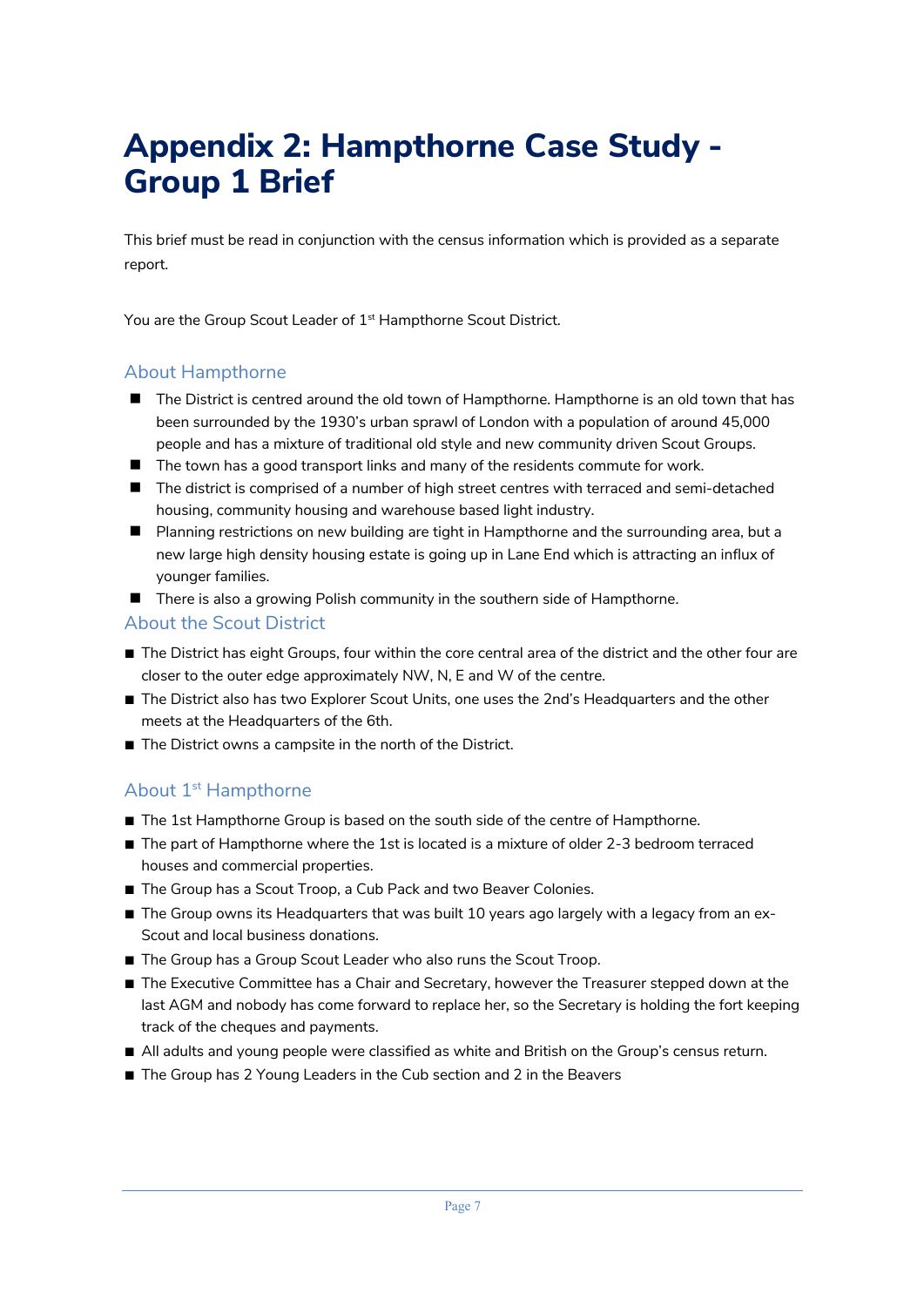The first Beaver Colony is run by Sally and John.

- o Sally started the Colony 10 years ago and John was recruited as an ABSL 2 years ago.
- o Sally has a Wood Badge as a Cub Leader. John has only done Getting Started training.
- o Not many Beavers achieve the Chief Scout's Bronze award. This, Sally says, is because unlike Cubs - they are not interested in badges.

The second Beaver Colony is run by Fred and Jean

- o Fred has been a Beaver Leader since Beavers were first set up, Jean is his daughter who started working with the Colony 7 years ago.
- o Fred has a Beaver Section Leader Wood Badge, Jean has completed her getting started and some modules.
- o The Beavers achieve their Chief Scouts Bronze award.
- o Approximately 50 percent of Beavers from the Colony go up to Cubs.

The Cub Pack is run by Sue and Jenny.

- o The Pack is very active with lots of badges being awarded.
- o It has two weekend Pack Holidays a year.
- o Sue has been a Leader for 3 years and has a Wood Badge.
- o Jenny has been Assistant for 2 years and has completed a lot of her training.
- o Sue has an indoor Nights Away permit. The Pack always attends the annual District Cub Camp at the District's campsite.

The Scout Troop is run by George, who has been running it for 15 years.

- o He has had a number of ASLs over the time but none have stayed.
- $\circ$  He has one Troop Assistant helping him who is a Dad of one of the Scouts.
- o George does not have a Wood Badge and expresses the view that he does not need training.
- $\circ$  The Troop has one annual camp in the summer, always at the same activity centre.
- o George was given a Nights Away Permit with a Campsite endorsement by the previous DC.
- None of the Leaders in the Group have any activity permits.
- There are no Young Leaders working in the Group.
- All adults and young people were classified as white and British on the Group's census return.
- The Group's finances are strong with £15,000 in the bank.
- The Executive Committee has a Chair and Secretary, however the Treasurer stepped down at the last AGM and nobody has come forwards to replace her, so the Secretary is holding the fort, keeping track of the cheques and payments.
- The Exec also has a small fund-raising committee that brings in around £3000 each year.
- The Headquarters has a small area of grass behind it which the sections use for meeting night outdoor activities.
- Recently there have been problems with some of the local youths getting in there and leaving old cans and bottles behind after drinking sessions.
- The hall itself is large enough to accommodate a section meeting of 30 young people and has a couple of small side rooms and a well-equipped kitchen area.
- The Group has a small store in the Headquarters that is mainly full of camping equipment brought by George over the years which he maintains are Troop property and not to be used by others.